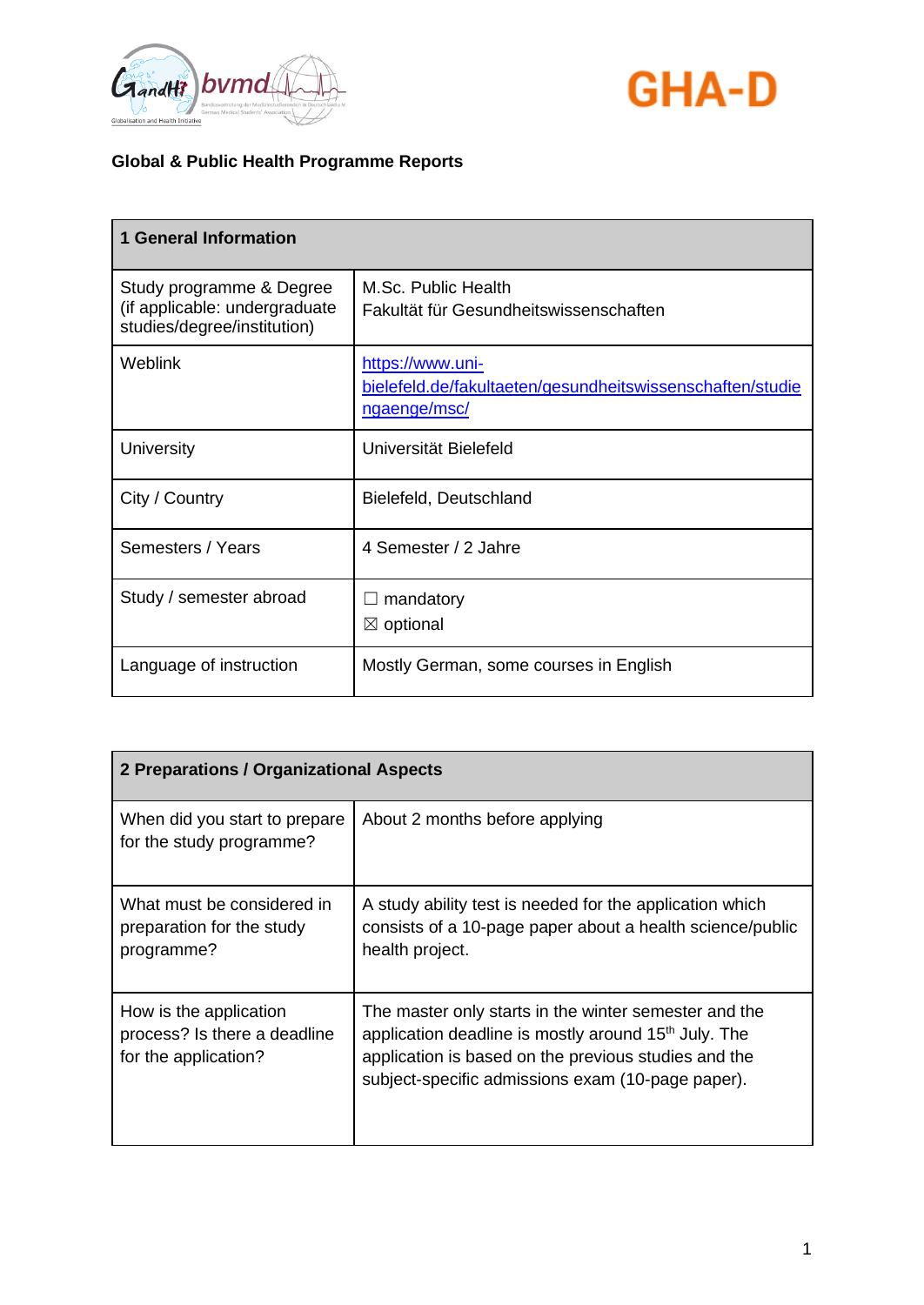



| <b>2a Documents</b>                                                                                                                                                                                                                      |                                                                                                                                      |               |
|------------------------------------------------------------------------------------------------------------------------------------------------------------------------------------------------------------------------------------------|--------------------------------------------------------------------------------------------------------------------------------------|---------------|
| Which documents were<br>needed for the application /<br>country entry?<br>How/Where did you get<br>them?<br><b>2b Financial Aspects</b>                                                                                                  | $\Box$ report<br>language certificate<br>motivational letter<br>CV/resumé<br>recommendation letter<br>insurances<br>visa<br>vaccines |               |
|                                                                                                                                                                                                                                          |                                                                                                                                      |               |
| Are there costs related to the<br>study programme?<br>How much are they?                                                                                                                                                                 | $\boxtimes$ semester contribution<br>tuition fee<br>enrolment fee<br>others                                                          | Approx. 318 € |
| How do you finance your<br>study programme (abroad)?                                                                                                                                                                                     | Parental support & side job                                                                                                          |               |
| Do you get financial support?<br>(e.g. scholarship, BAföG,<br>$etc.$ )<br>From which institution do<br>you get the financial<br>support?<br>How much do you get<br>(optional)?<br>Do you have any tips /<br>experiences for application? |                                                                                                                                      |               |
| Do you have insights into<br>jobs for students?                                                                                                                                                                                          | Yes, there are various opportunities, especially in the field<br>of study it is mostly possible to get a job at the university.      |               |
| How would you rate the cost<br>of living in your city (in<br>comparison to specific cities<br>in your country?)                                                                                                                          | Medium – not as expensive as other (student) cities.                                                                                 |               |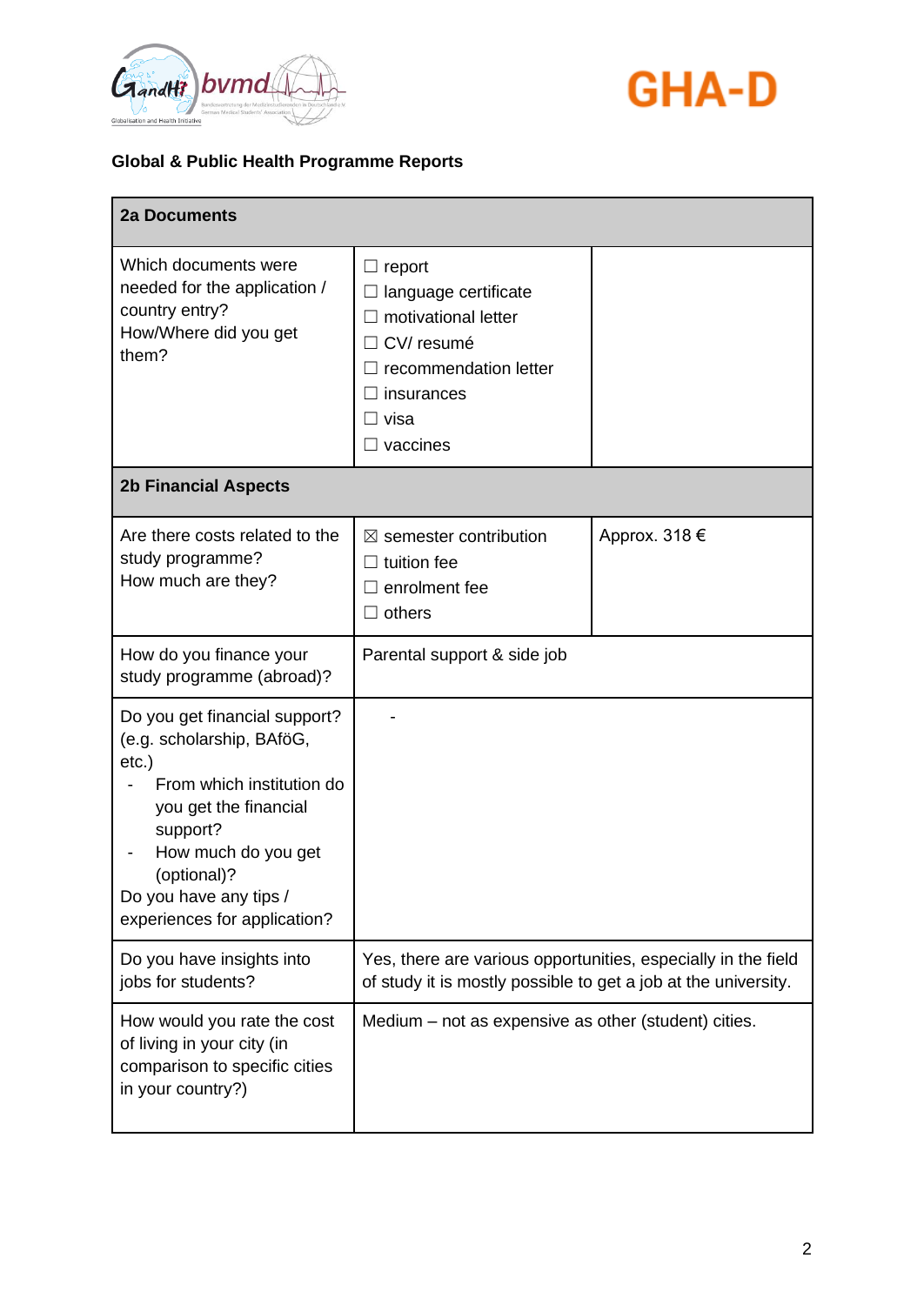



| Based on your experience,<br>how much should someone<br>calculate for accommodation/<br>food/ public transportation/<br>wifi? | Accommodation (really depends, but approx. 300-350 $\epsilon$ )<br>Public transportation (in the whole of NRW) is included in<br>the semester ticket (included in semester contribution)<br>Wifi: 10-20 € |
|-------------------------------------------------------------------------------------------------------------------------------|-----------------------------------------------------------------------------------------------------------------------------------------------------------------------------------------------------------|
| Are there other costs that<br>need to be considered?<br>(e.g., vaccinations,<br>insurances, visa, travel costs)               |                                                                                                                                                                                                           |

| 3 Studying                                                                                                                      |                                                                                                                                                                                                                                                                                                                                                                                                                                    |
|---------------------------------------------------------------------------------------------------------------------------------|------------------------------------------------------------------------------------------------------------------------------------------------------------------------------------------------------------------------------------------------------------------------------------------------------------------------------------------------------------------------------------------------------------------------------------|
| Why did you decide to study<br>at that university?<br>What appealed to you<br>most?<br>What does it offer what<br>others don't? | Universität Bielefeld is so far the only university which has<br>its own faculty of health sciences – which is a major<br>benefit for studying Public Health there.                                                                                                                                                                                                                                                                |
| Which modules did you take?<br>(brief overview)                                                                                 | The study programmes at the School of Public Health in<br>Bielefeld are very broad and range from health policy,<br>health management, epidemiology, health promotion, to<br>demography, research, environment and health etc.                                                                                                                                                                                                     |
| Which modules did you like/<br>were special at that<br>university?                                                              | Especially of students who are interested in doing<br>research / a career in academia, the master is very<br>suitable. (But even if not $-$ as in my case $-$ it's possible to<br>choose other modules)                                                                                                                                                                                                                            |
| How would you rate the<br>workload/ amount of self-<br>studying/ group work, etc.?                                              | The first two semesters are very intense. In the first<br>semester all courses are obligatory, from the second on<br>you can choose some modules. It's becoming less in the<br>third semester and the fourth is only for the master thesis.<br>A lot of students also work besides studying (many did a<br>vocational training before and now work in that field) so it's<br>also possible to extend the time needed for studying. |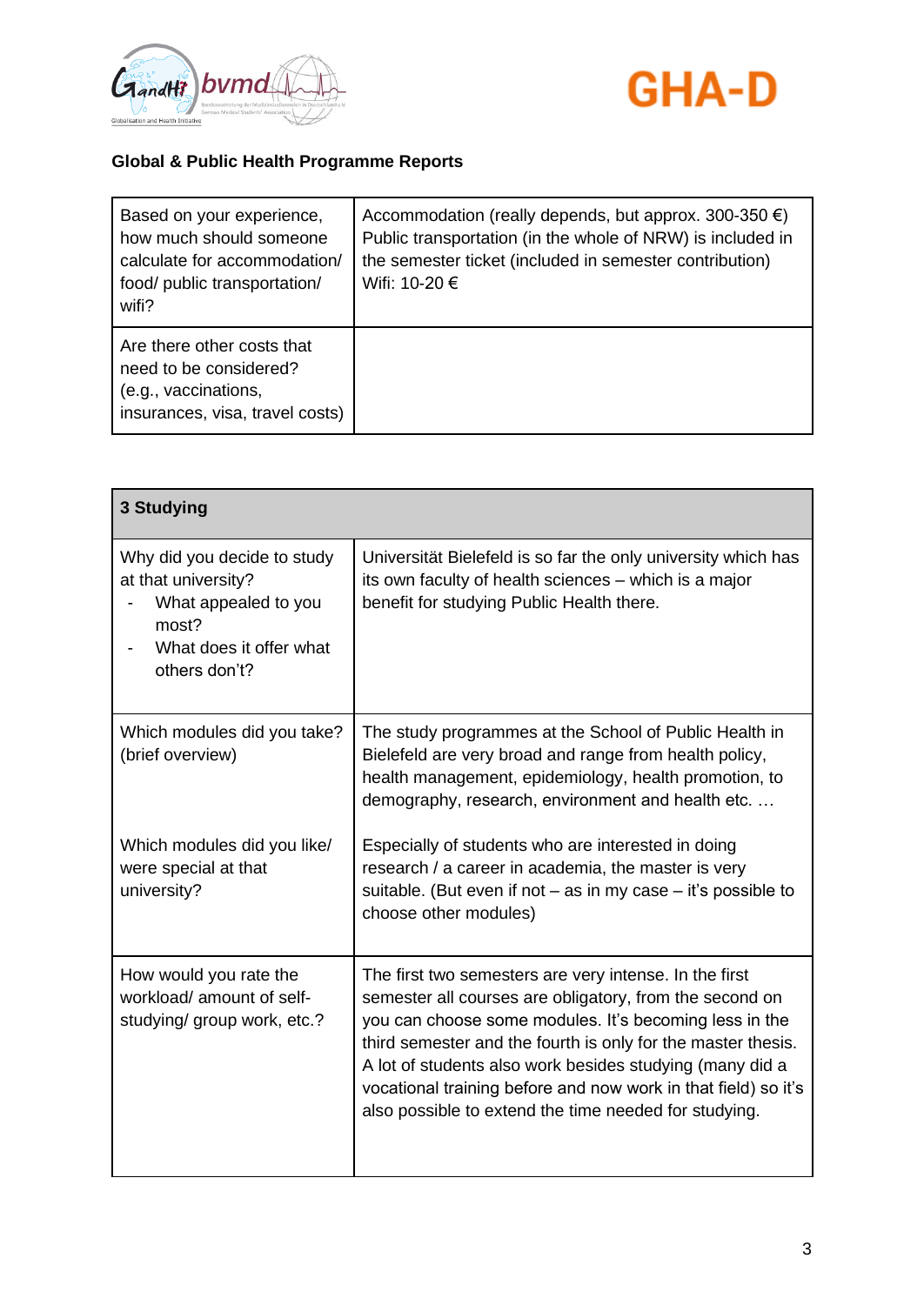



| How were the lecturers/<br>teaching style? What was<br>new for you? What did you<br>have to get used to? | In the first semester you have a lot of lectures, later it's<br>more seminars. These highly depend on the lecturers and<br>are therefore more or less interactive. I only had one<br>semester in presence, due to the Covid-19 pandemic my<br>remaining master was online which changed the teaching<br>style a lot.                                                                     |
|----------------------------------------------------------------------------------------------------------|------------------------------------------------------------------------------------------------------------------------------------------------------------------------------------------------------------------------------------------------------------------------------------------------------------------------------------------------------------------------------------------|
| Are there any specialisation<br>areas in your programme?<br>Which did you choose?                        | Starting in the second semester you are more free to<br>choose some courses. You still have to do some research<br>modules (quantitative & qualitative; statistics &<br>epidemiology) but you can also further specifiy according<br>to your wishes. I chose more global health and health<br>policy related modules.                                                                    |
| To which extent were<br>international and global topics<br>discussed/ part of the study<br>programme?    | Global & international topics are becoming increasingly<br>relevant in the study programme.                                                                                                                                                                                                                                                                                              |
| Which topics were the most<br>interesting/you liked most?                                                | My favourite module was the Global Health Module in the<br>third semester $-$ a very interactive and highly interesting<br>seminar, including a study trip to Bonn.                                                                                                                                                                                                                      |
| Where is the campus<br>located? Is the campus<br>spread throughout the city?<br>Is it easy to arrive?    | The University of Bielefeld is a campus university, 7 min.<br>by tram from the main station (and also quick by bike).<br>I liked it a lot that almost everything was on the same site,<br>this way there was a vibrant student atmosphere and you<br>met many students (from various disciplines) and had<br>everything you need in short distance (including sport<br>facilities etc.). |

| 4 Living                                                                                            |                                                                                                                                                                                                                  |
|-----------------------------------------------------------------------------------------------------|------------------------------------------------------------------------------------------------------------------------------------------------------------------------------------------------------------------|
| Briefly describe your daily life.<br>How is your study-work-life-<br>balance?                       | Compared to the bachelor, the master's programme was<br>quite intense, especially the first two semesters. As most<br>of my master was hit by the pandemic, it's difficult to give<br>a generalisable statement. |
| How do you experience the<br>city/country and people/<br>fellow students? How is the<br>atmosphere? | I really liked studying in Bielefeld and met many nice<br>people and made long-lasting friendships.                                                                                                              |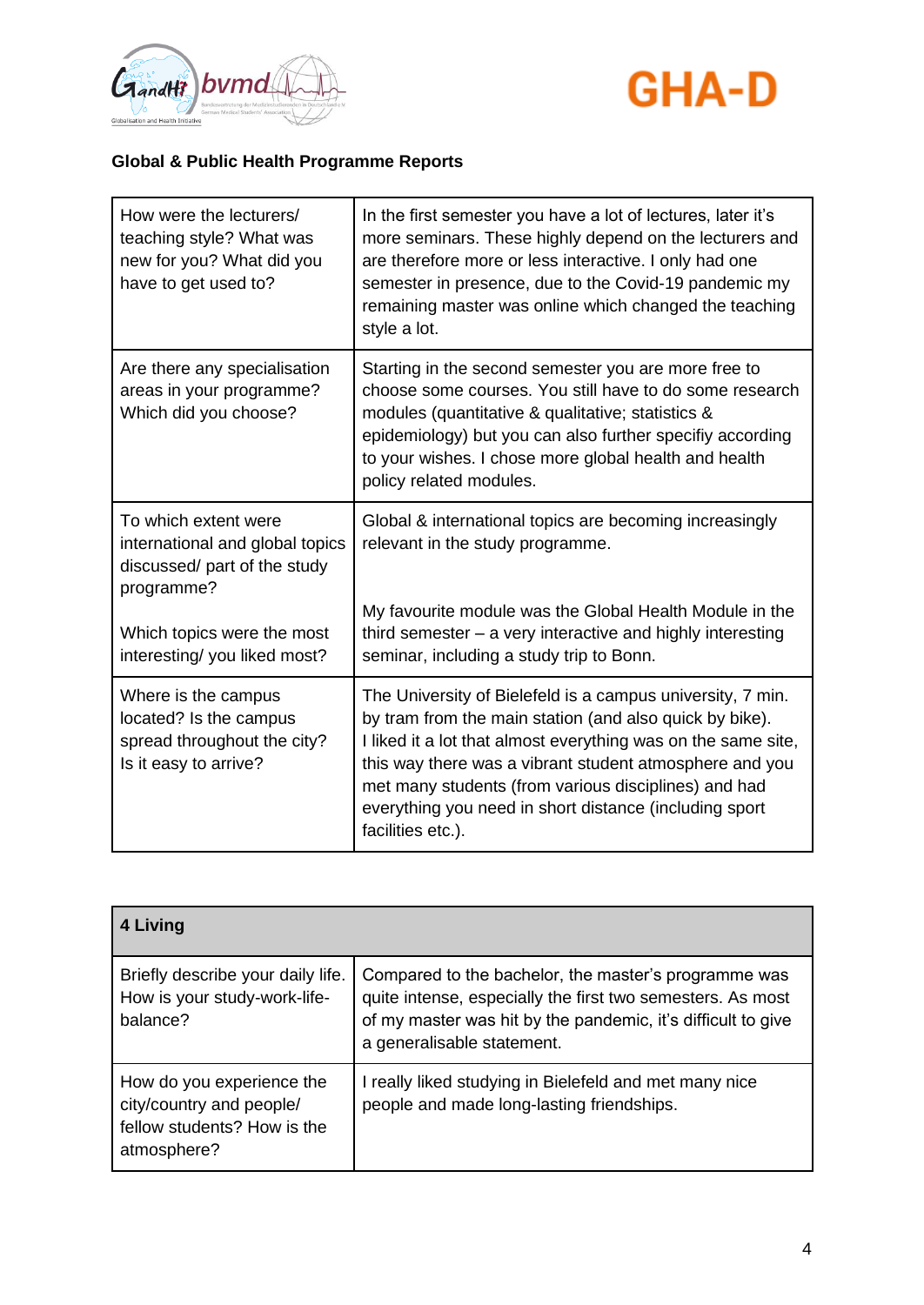



| What did you learn for<br>yourself personally and<br>culturally?                                                                                                                                                                                               | In contrast to the bachelor, the master - and especially<br>the modules related to global health and health policy -<br>taught me critical thinking.                                                                                                                 |
|----------------------------------------------------------------------------------------------------------------------------------------------------------------------------------------------------------------------------------------------------------------|----------------------------------------------------------------------------------------------------------------------------------------------------------------------------------------------------------------------------------------------------------------------|
| [e.g. an event / situation<br>which was eye-opening /<br>insightful / enlightening]                                                                                                                                                                            |                                                                                                                                                                                                                                                                      |
| Do you have any tips for<br>leisure activities?<br>What does someone<br>have to see?<br>Are there college sports<br>at university?<br>Are there any student<br>events to connect (e.g.<br>coffee break, etc.)?<br>Are there any (regional)<br>cultural events? | The university sports facilities are highly recommended,<br>and a vast majority of courses are for free - I used them a<br>lot!<br>Other than that I totally recommend going out in the city,<br>there are plenty of nice cafés, restaurants, bars etc.              |
| What do you have to consider<br>about public transport? What<br>is important? What is<br>different?<br>Most used<br>transportation?<br>Are there semester/<br>student tickets?                                                                                 | With the semester ticket you can use all public regional<br>transport for free in NRW - including the public transport<br>in every city.<br>Bielefeld has a underground tram which is the fastest<br>mean of public transport. I usually went everywhere by<br>bike. |
| What do you need (not) to<br>pack/prepare?<br>What is life-saving in the<br>host city/ country?<br>What do you regret (not)<br>bringing?<br>Do you have any tips for<br>preparation?                                                                           |                                                                                                                                                                                                                                                                      |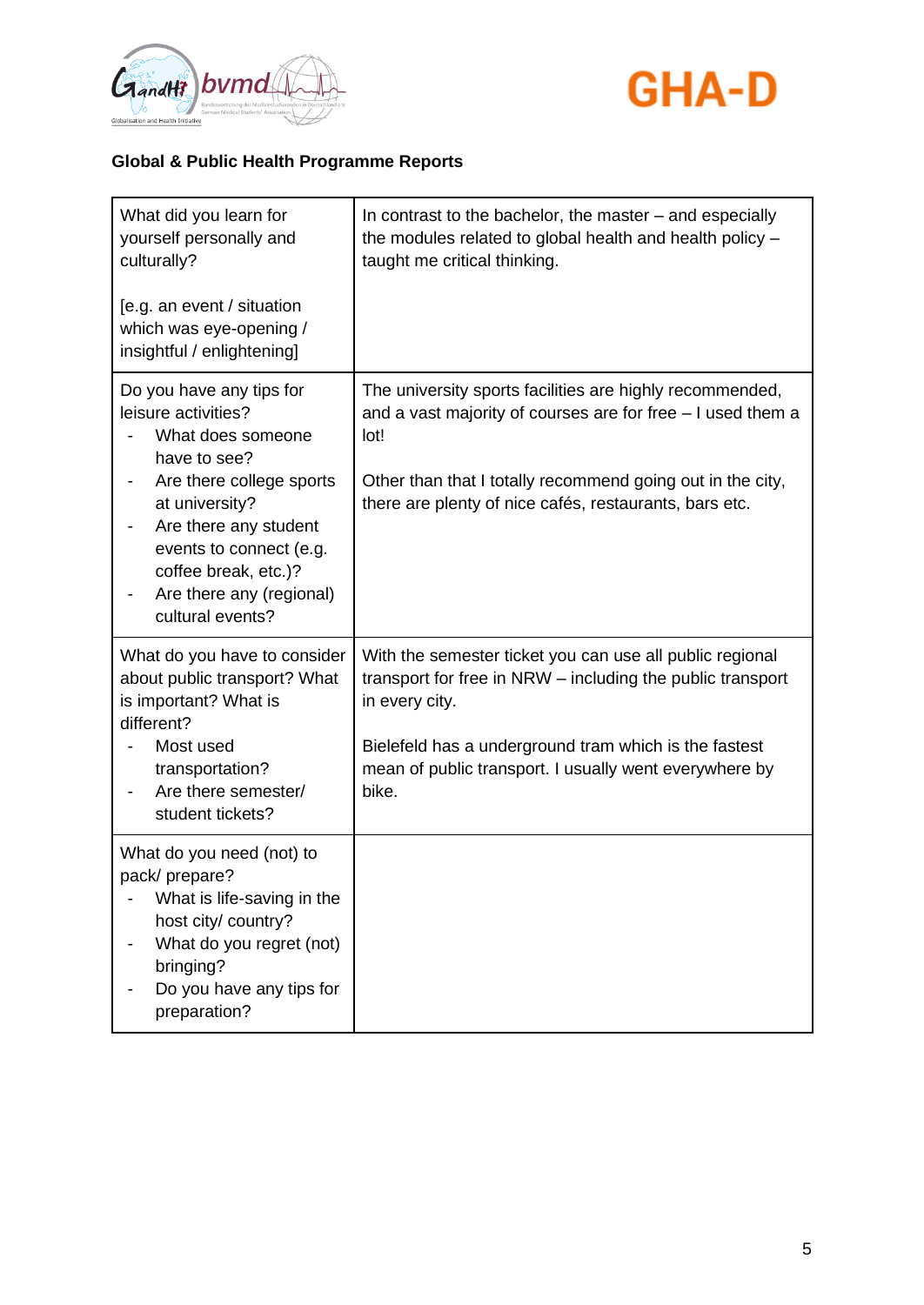



| <b>5 Reflection</b>                                                                                                                                                             |                                                                                                                                                                                                                                                                                                                                                                                                                                                                                                                                                                                        |
|---------------------------------------------------------------------------------------------------------------------------------------------------------------------------------|----------------------------------------------------------------------------------------------------------------------------------------------------------------------------------------------------------------------------------------------------------------------------------------------------------------------------------------------------------------------------------------------------------------------------------------------------------------------------------------------------------------------------------------------------------------------------------------|
| What is your personal<br>experience about your study<br>programme? Would you<br>recommend the study<br>programme?<br>What did you especially<br>like?<br>What did you not like? | Personally, I'm not interesting in pursuing a career in<br>academia or research. The study programme is quite<br>focused on this. However, I was able to also take courses<br>and decide on topics for papers based on my own<br>interests. As most of my masters was online, I did not<br>have the best study experience. But some seminars were<br>very interesting, especially the ones to health policy and<br>global health. I also joined the student group Bielefeld<br>Global Health Initiative (BiGHI), which is a nice way to<br>work more with global health-related topics |
| How did you experience the<br>organisation and support at<br>your university?<br>Is there any special support<br>for international students?                                    | The organisation & support is quite good.<br>Currently, the master programme is only in German. There<br>are some elective courses in English, but knowledge of                                                                                                                                                                                                                                                                                                                                                                                                                        |
| What are your personal<br>experiences about living in<br>the host city/ country?                                                                                                | German is necessary for the master's.<br>I really liked living in Bielefeld and having a student life<br>besides university. I was also able to work in the field of<br>study during my whole study period.                                                                                                                                                                                                                                                                                                                                                                            |
| What broadened your mind?<br>Have you left your comfort<br>zone? Have you changed<br>your mindset? If yes, in which<br>way?                                                     | Mostly, you also have time for internships / stays abroad,<br>either in the semester breaks, before/after the master<br>programme or if you plan to extend your studies (as I did).                                                                                                                                                                                                                                                                                                                                                                                                    |